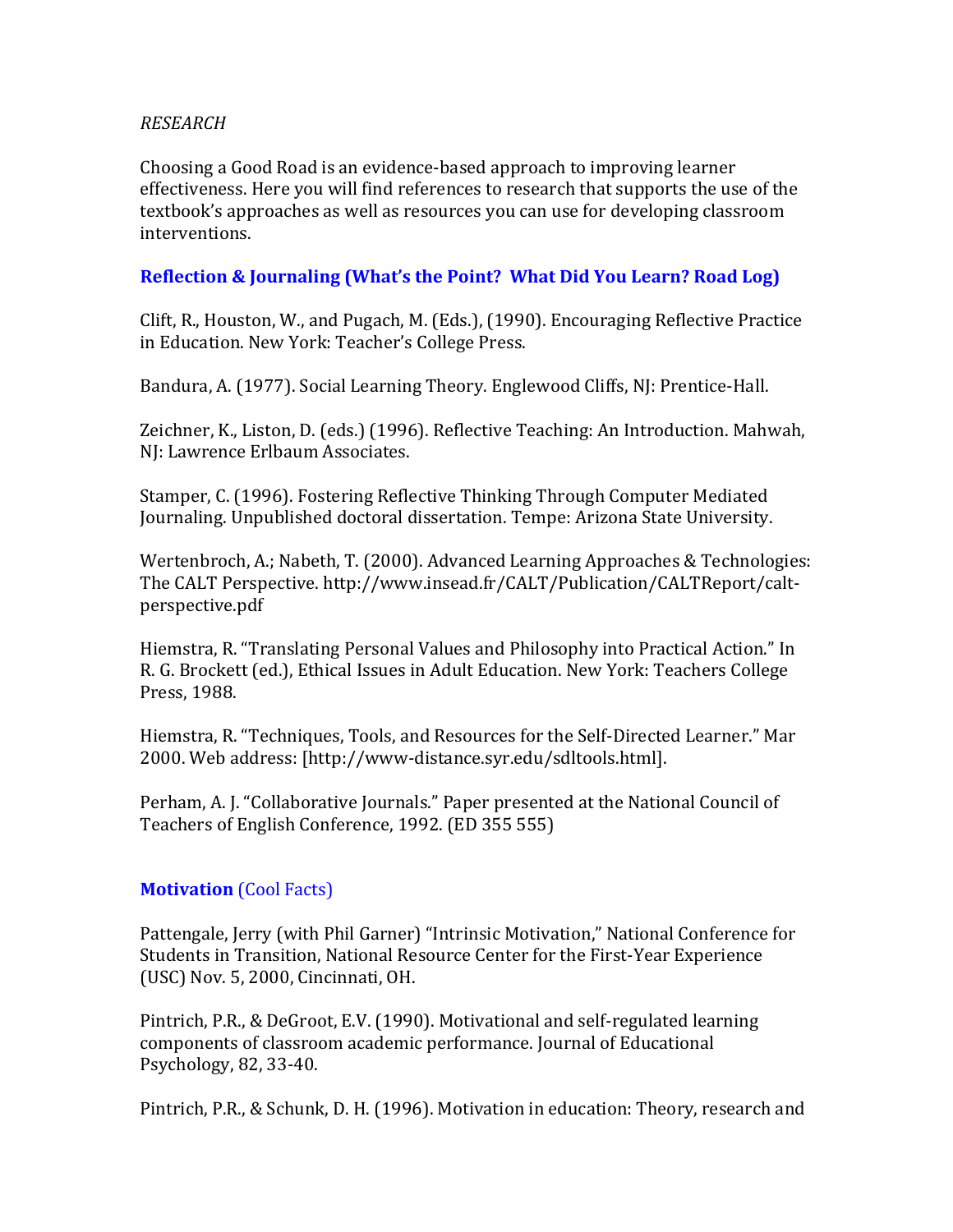applications. Englewood Cliffs, NJ: Prentice Hall Merrill.

Weinert, F.E. (1987). Introduction and overview: Metacognition and motivation as determinants of effective learning and understanding.

**Problem-Based Learning** (Ideas in Action)

Barrows, H.S., & Myers, A.C. (1993). *Problem-Based Learning in Secondary Schools.* Unpublished monograph. Springfield, IL: Problem-Based Learning Institute, Lanphier High School and Southern Illinois University Medical School.

Blumenfeld, P.C., Soloway, E., Marx, R.W., Krajcik, J.S., Guzdial, M., & Palinscar, A. (1991). Motivating Project-Based Learning: Sustaining the Doing, Supporting the Learning. *Educational Psychologist*, 26 (3&4), 369-398.

Boud, D. & Feletti, G. (Eds.) (1991). *The Challenge of Problem Based Learning*. New York: St. Martin'sPress.

Brooks, J.G., & Brooks, M.G. (1993). *In Search of Understanding: The Case for Constructivist Classrooms. Alexandria, VA: Association for Supervision and* Curriculum Development.

Johnson, D.W., & Johnson, R.T., (1990). Cooperative learning and achievement. In S. Sharan, (Ed.) *Cooperative learning: Theory and practice*. New York: Praeger.

Resnick, L.B. (1987). Learning In School and Out. Educational *Researcher*, 16, 13-20.

Scardamalia, M., & Bereiter, C. (1991). Higher levels of agency for children in knowledge building: A challenge for the design of new knowledge media. The *Journal of The Learning Sciences, 1, 37-68.* 

Cohen, E. (1994). Restructuring the Classroom: Conditions for Productive Small Groups, *Review of Educational Research*, 64, 1-35.

# **Comics (Maga and Keya on A Good Road)**

McCloud, S. (1993). Understanding comics: The invisible art. Northampton, MA: Kitchen Sink Press.

McCloud, S. (2006). Making comics: Storytelling secrets of comics, manga and graphic novels. New York: Harper Paperbacks.

Bussert, L. (February, 2005) "Comic books and graphic novels: digital resources for an evolving form of art and literature," C&RL News Internet Resources article, American Library Association.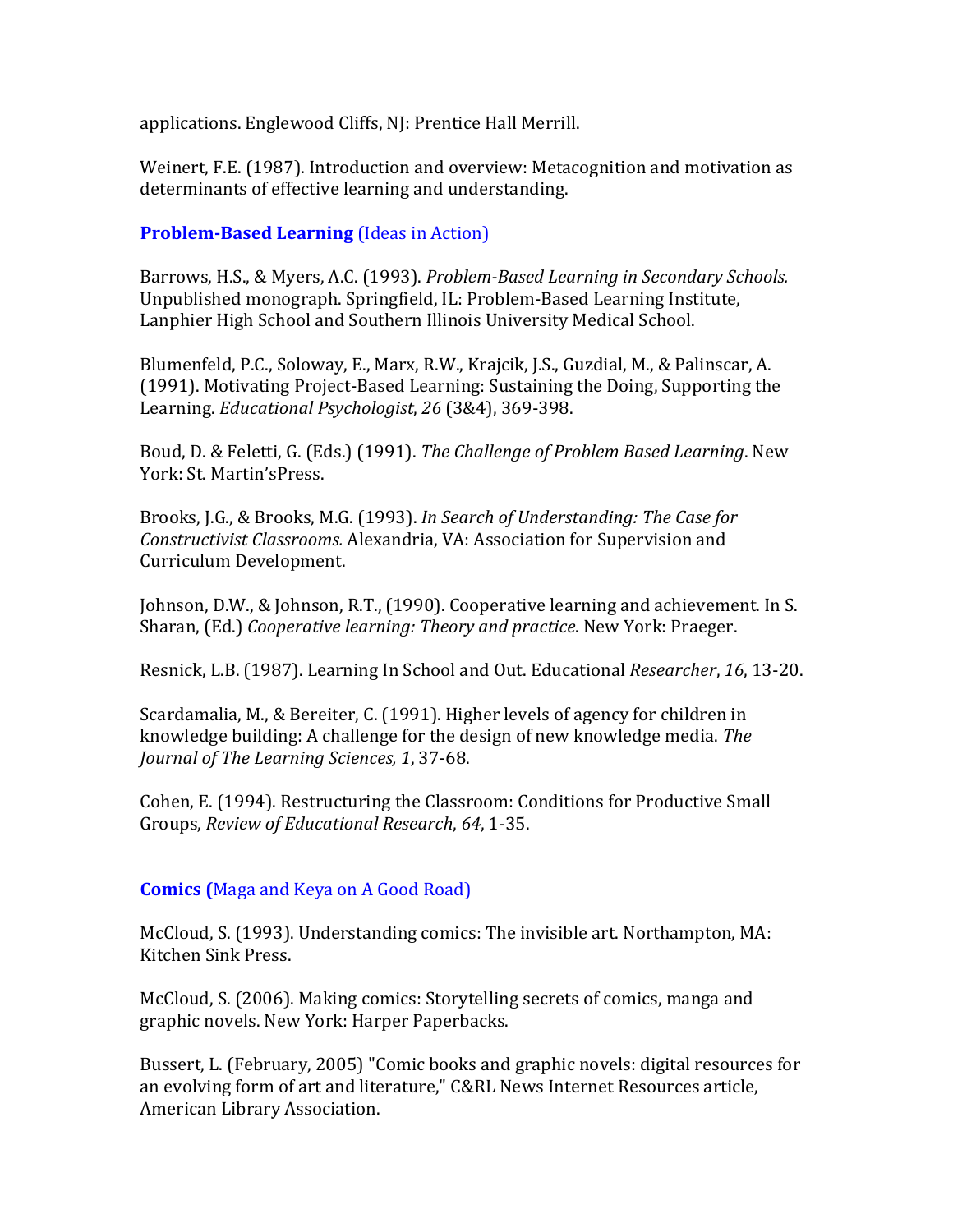http://www.ala.org/ala/mgrps/divs/acrl/publications/crlnews/2005/feb/ALA\_pri nt\_layout\_1\_169891\_169891.cfm (Accessed February 12, 2011)

Mallia, Gorg. "Learning from the sequence: The use of comics in instruction.". *ImageTexT: Interdisciplinary Comics Studies.* 3.3 (2007). Dept of English, University of Florida. 14 Mar 2012. <http://www.english.ufl.edu/imagetext/archives/v3\_3/mallia/>.

http://comicsintheclassroom.net/

http://gwtoday.gwu.edu/learningresearch/aserioususeforcomicbooks

Canadian Council on Learning (CCL). http://www.cclcca.ca/CCL/Reports/LessonsinLearning/LinL20100721Comics.html

http://graphicpolicy.com/2010/09/27/fix-low-sat-and-act-scores-in-chicagoschools-through-comic-books/

http://graphicpolicy.com/2010/09/20/is-our-children-learning-with-comics/

## **Ready for College**

College Readiness Begins in Middle School. ACT POLICY REPORT GEORGE L. WIMBERLY and RICHARD J. NOETH (www.act.org/research/policy/index.html).

Educational Policy Improvement Center https://www.epiconline.org/publications/college\_readiness

Gates Foundation College-Ready Education http://www.gatesfoundation.org/college-ready-education/Pages/default.aspx

Texas College and Career Readiness Program Research http://www.txccrs.org/more/research.htm

### **Ready for Career**

Partnership for 21st Century Skills (www.21p.org)

http://forum.illinois.edu/research/ccr

New York City Department of Education http://schools.nyc.gov/Academics/CommonCoreLibrary/Why/Readiness/default.htm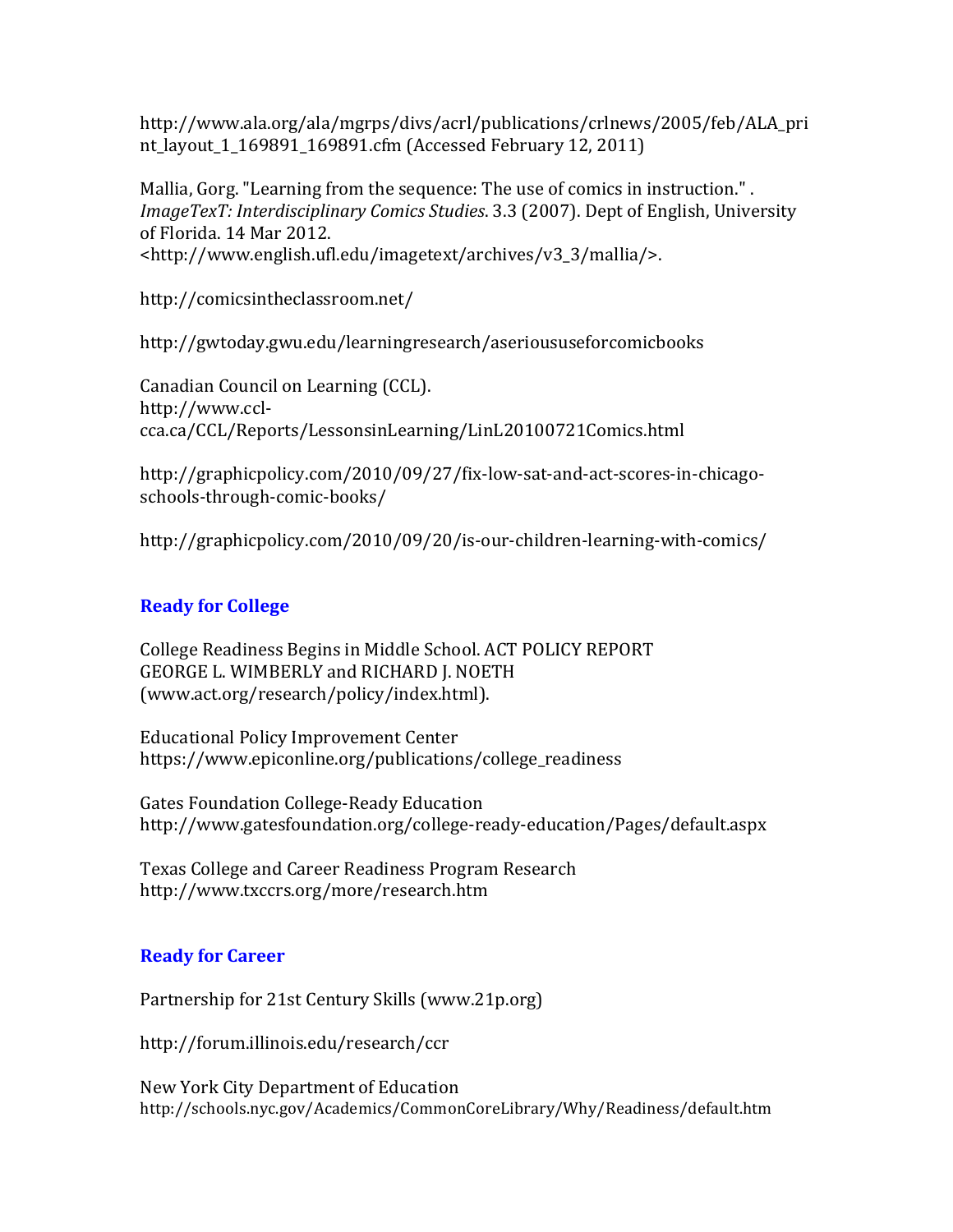http://www.insidehighered.com/news/2010/04/14/definition

Association for Career and Technical Education http://www.acteonline.org/

Association for Career and Technical Education Educator Resource Center http://www.acteonline.org/erc.aspx

### **Resilience (Never Give Up!!)**

#### **Penn Resiliency Project**

http://www.ppc.sas.upenn.edu/prpsum.htm

Benard, B. (1991). Fostering Resiliency in Kids: Protective Factors in the Family, School, and Community. Portland, OR: Western Center for Drug-Free Schools and Communities.

Maston, A. (1994). Resilience in individual development: Successful adaptation despite risk and adversity. In Wang, M. and Gordon, E. (eds.). Educational Resilience in Inner-City America: Challenges and Prospects. Hillsdale, NJ: Lawrence Erlbaum Associates.

Werner, E. and Smith, R. (1982, 1989). Vulnerable but Invincible: A Longitudinal Study of Resilient Children and Youth. New York: Adams, Bannister, and Cox.

http://www.resilientus.org/divisions/community-resilience-research.html

A Guide to Promoting Resilience in Children: Strengthening the Human Spirit Edith H. Grotberg, Ph.D. The International Resilience Project http://resilnet.uiuc.edu/library/grotb95b.html

### Brain Based Learning (Neurons, Synapses, & Dendrites)

http://www4.uwsp.edu/education/lwilson/brain/bboverview.htm

New Horizons for Learning http://education.jhu.edu/newhorizons

Society for Neuroscience Public Education http://www.sfn.org/index.aspx?pagename=PublicEducation

The Dana Alliance for Brain Initiatives http://www.dana.org/danaalliances/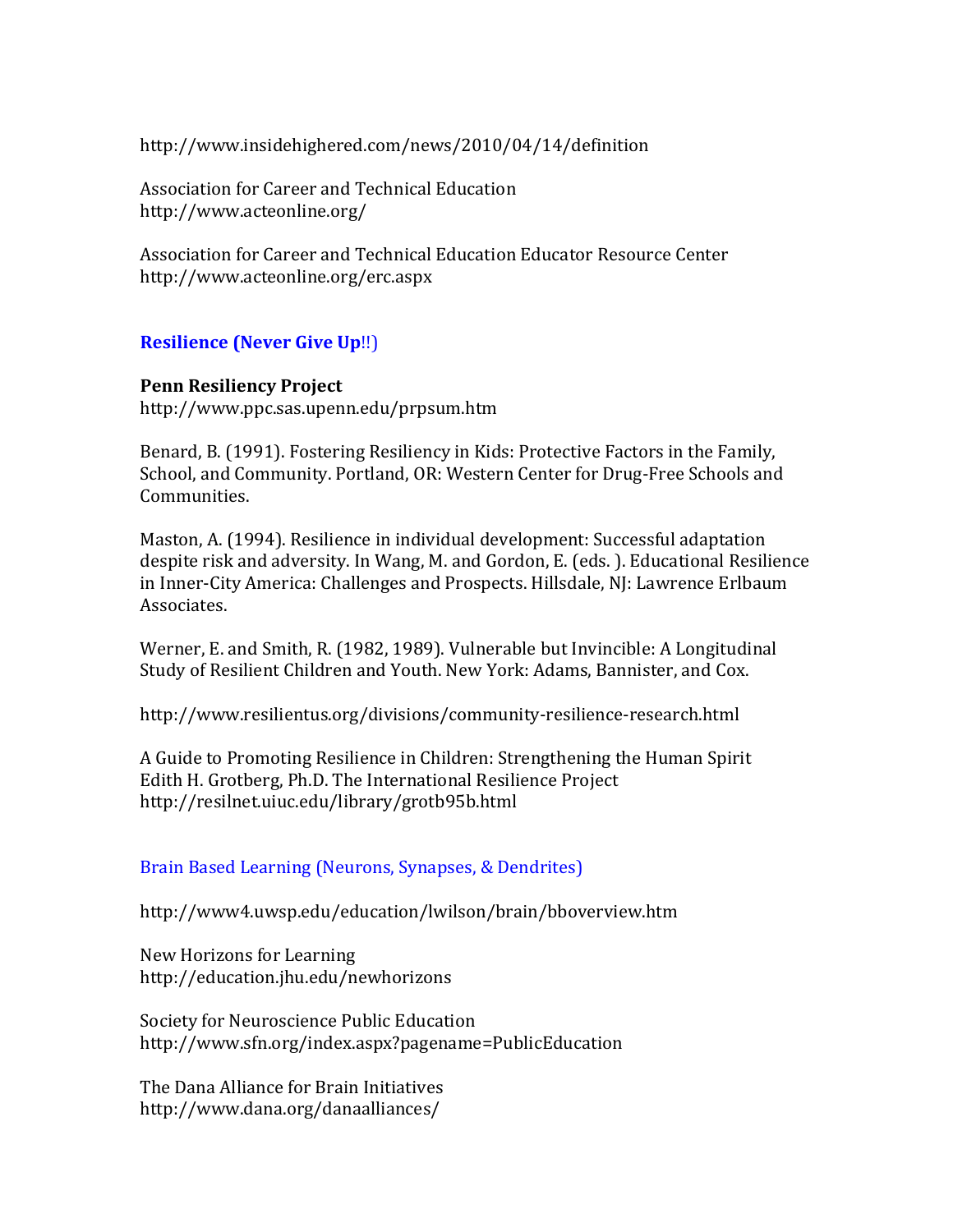http://www.dana.org/neuroeducation/

Making Connections: Teaching and the Human Brain. Caine, Renate Nummela; Caine, Geoffrey Association for Supervision and Curriculum Development, MD.

"Brain-Based Learning: A Reality Check." Jensen, Eric Educational Leadership, v57 n7 p76-80 Apr 2000.

Wolfe, Pat. Brain Matters: Translating the Research to Classroom Practice. ASCD, Alexandria, VA, 2001: 1-207.

BRAIN AWARENESS WEEK LESSONS by Ms. Lynne Bleeker, Middle School Science Teacher**:\***http://faculty.washington.edu/chudler/baw1.html

## **Fixed and Growth Mindsets** (Working Out Your Brain)

http://mindsetonline.com/

http://www.centreforconfidence.co.uk/information.php?p=cGlkPTE1NQ==

Dangers of a fixed mindset: implications of self-theories research for computer science education Laurie Murphy & Lynda Thomas. ITiCSE '08 Proceedings of the 13th annual conference on Innovation and technology in computer science education. ACM New York, NY, USA ©2008

http://www.time.com/time/magazine/article/0,9171,1126743,00.html

http://www.gladwell.com/2002/2002\_07\_22\_a\_talent.htm

### **Myelin Sheath**

http://www2.ed.gov/pubs/RoadtoRead/part2.html

Translating the Research to Classroom Practice. ASCD, Alexandria, VA,

Sylwester, R. (1995). A celebration of neurons: An educator's guide to the human brain. Alevandria, VA: ASCD.

Coyle, Daniel. The Talent Code. New York: Bantam, 2009.

Fields, R. Douglas. "White Matter Matters," *Scientific American* (March 2008), 54-61.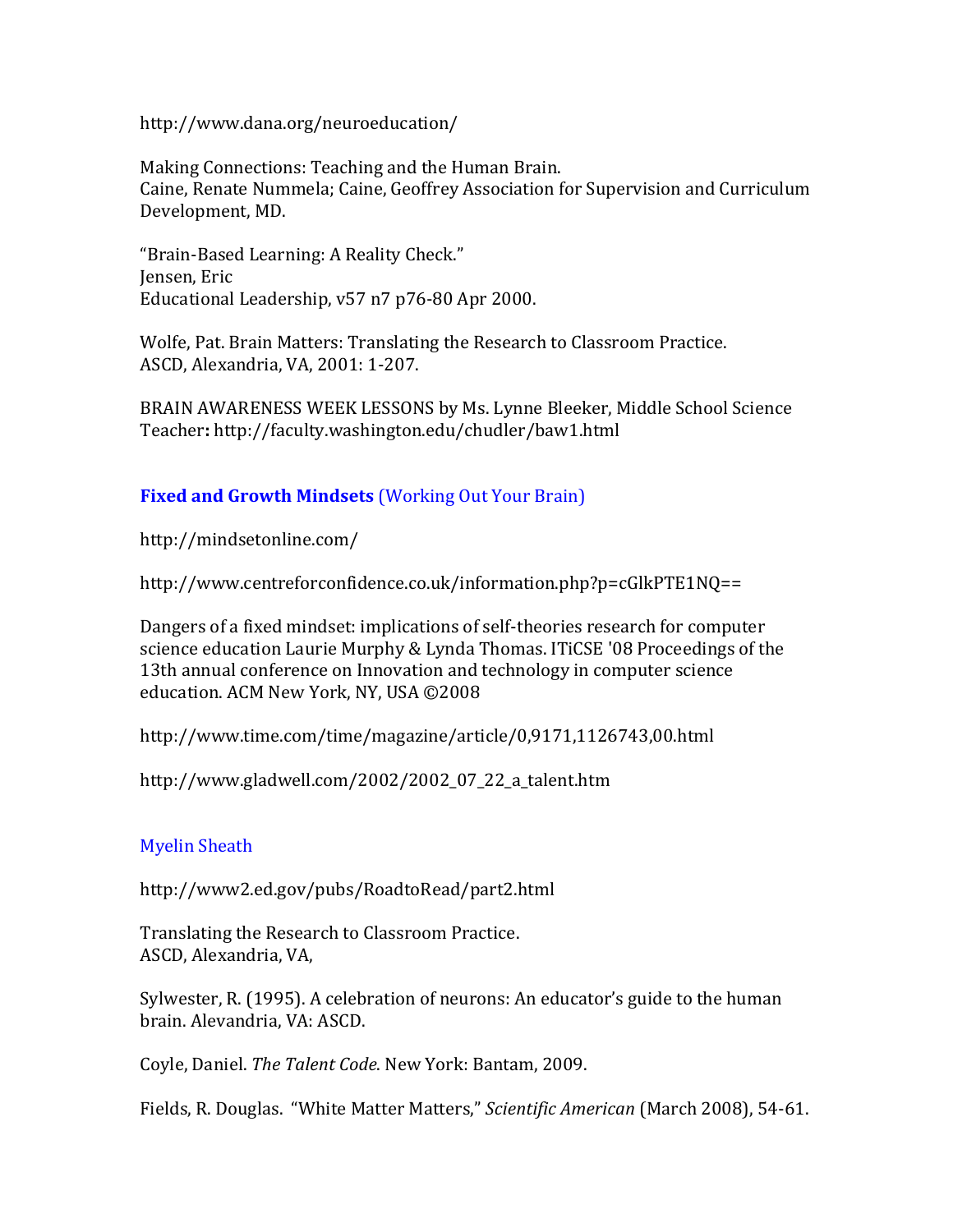### Music and Learning (Life  $&$  Lyrics)

http://www.citizenschools.org/news/how-to-use-music-to-boost-studentlearning/

http://www.mindinst.org/MIND2/tMI.html#trion

Feierabend, J. (1999). Quoted in Make music, America! Teaching Music, 7(3). Reston, VA: Music Educators' National Conference.

Jensen, E. (1998). Teaching with the brain in mind. Alexandria, VA: Association for Supervision and Curriculum Development.

Weikart, P.S. (1998). Steady beat: What we now know. Ypsilanti, MI: High/Scope Educational Research Foundation.

Wilcox, E. (1999). Straight talk about music and brain research. Teaching Music, 7(3), 31. Reston, VA: Music Educators' National Conference.

#### Autonomy and Learning (It's My Choice)

Pintrich, P.R., & DeGroot, E.V. (1990). Motivational and self-regulated learning components of classroom academic performance. Journal of Educational Psychology, 82, 33-40.

Self-Direction for Lifelong Learning. A Comprehensive Guide to Theory and Practice. Candy, Philip C. Jossey-Bass, San Francisco, 1991

Benson, P. & Voller, P. 1997. Autonomy and Independence in Language Learning. London: Longman.

Boud, D. (ed.). 1988. Developing Student Autonomy in Learning. New York: Kogan Press.

Bandura, A. (1997). Self-efficacy: The exercise of control. New York: Freeman.

Ames, C. (1992). Classrooms, goals, structures, and student motivation. Journal of Educational Psychology, 84, 261-271.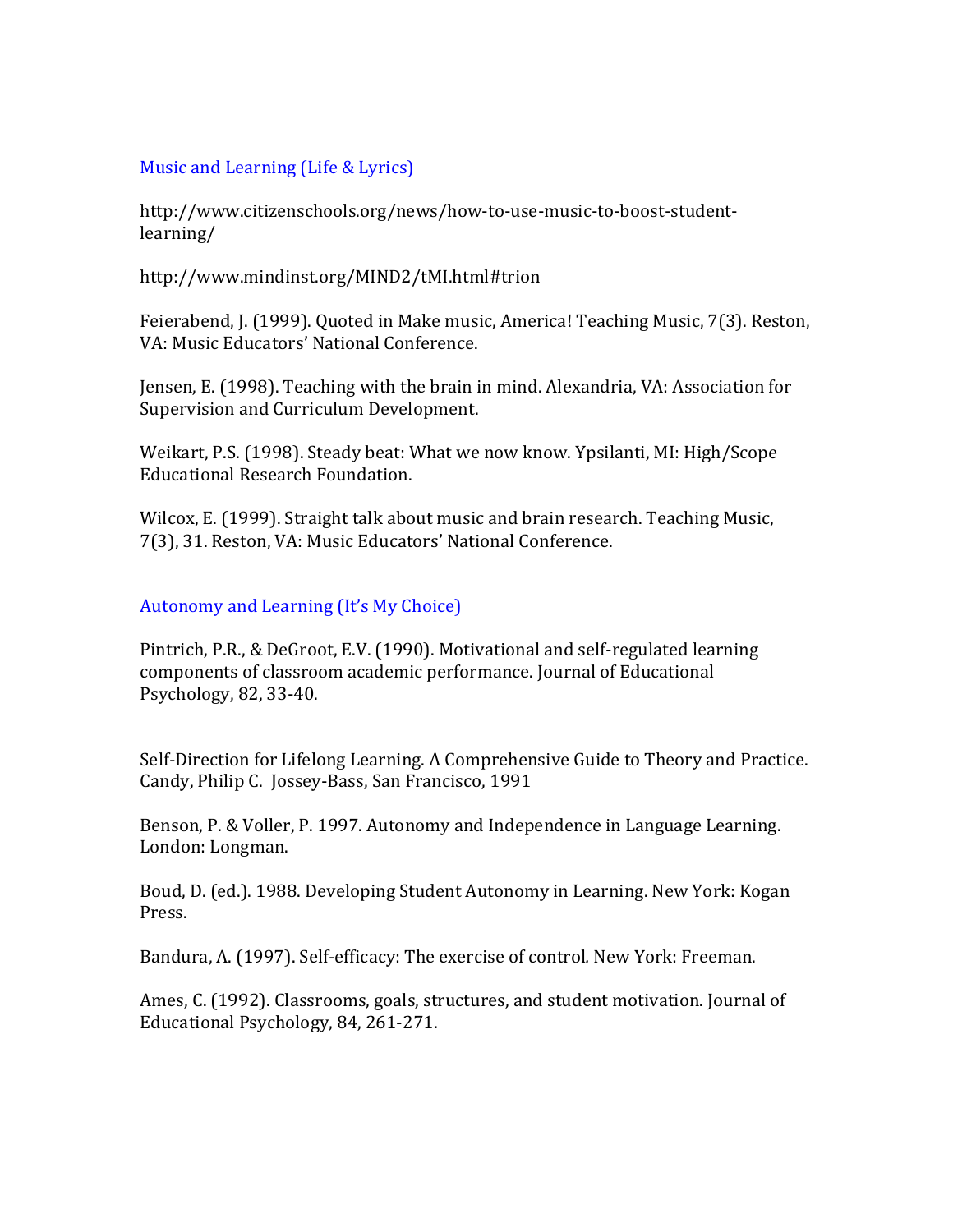d'Ailly, H. (2004). The role of choice in children's learning: A distinctive cultural and gender difference in efficacy, interest, and effort. Canadian Journal of Behavioural *Science,* 36(1), 17-29.

Deci, E. L., & Ryan, R. M. (1985). *Intrinsic motivation and self-determination in human behavior.* New York: Plenum.

Graham, S., Taylor, A. Z., & Hudley, C. (1998). Exploring achievement values among ethnic and minority early adolescents. Journal of Educational Psychology, 90, 606-620.

Graham, S., Taylor, A. Z., & Hudley, C. (1998). Exploring achievement values among ethnic and minority early adolescents. Journal of Educational Psychology, 90, 606-620.

Urdan, T. (2004). Predictors of academic self-handicapping and achievement: Examining achievement goals, classroom goal structures, and culture. Journal of Educational Psychology, 96(2), 251-264.

Vansteenkiste, M.,Simons, J., Lens, W., Sheldon, K. M., Deci, E. L. (2004). Motivating learning, performance, and persistence: The synergistic effects of intrinsic goal contents and autonomy-supportive contexts. Journal of Personality and Social Psychology. 87(2), 246-260.

### Life Purpose & Mission Statement

Pattengale, J. (2009) *Why I Teach: And Why It Matters to My Students*. New York: McGraw-Hill.

Pattengale, J. (2010) The Purpose-Guided Student: Dream to Succeed. New York: McGraw-Hill.

Braskamp, L., L. Calian Trautvetter, and K. Ward (2006) Putting Students First: How *Colleges Develop Students Purposefully. Anker Publishing.* 

Kohn, Alfie. (1999) Punished by rewards: The trouble with gold stars.

Pope, D. (2003) *Doing School: How We Are Creating a Generation of Stressed-Out, Materialistic, and Miseducated Students*. Yale University Press.

Kronman, A.T. (2007) *Education's End: Why Our Colleges and Universities Have Given Up on the Meaning of Life*. Yale University Press.

Smith, C. A. (2005) Soul Searching: The Religious and Spiritual Lives of America's Teenagers. Oxford Press.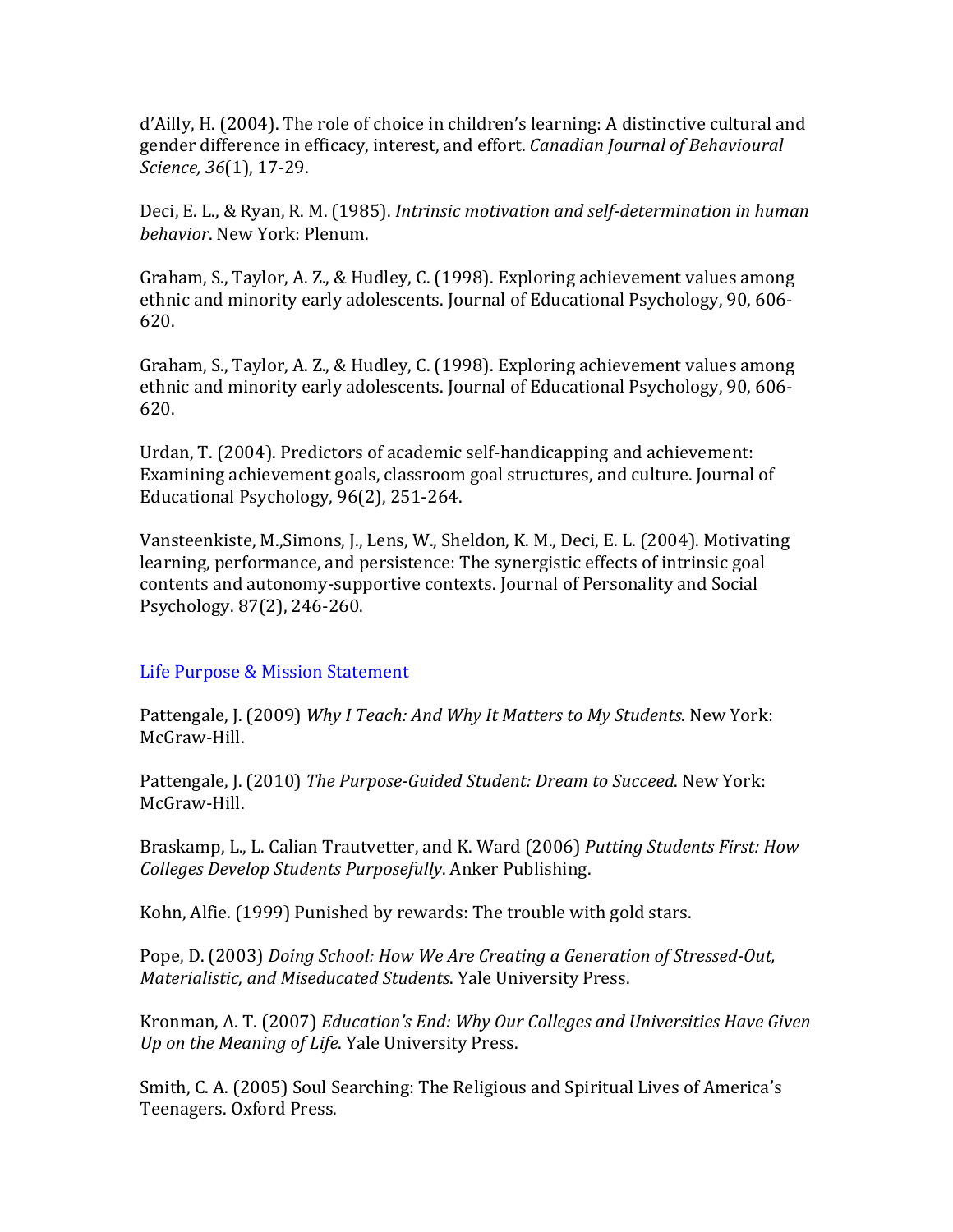Reynolds, P., J. Gross, B. Millard, J. Pattengale (2005). Discovering life purpose: retention success in a leadership course at Indiana Wesleyan University. *Indiana Project for Academic Success Research Brief. Bloomington: Smith Center for* Research, Indiana University.

Trusty, J. & S. G. Niles (2004). *Realized potential or lost talent: High-school variables* and bachelor's degree completion. Career Development Quarterly, 53, 2-15.

### Problem Solving Process (4 Steps to Success)

Critical Issue: Working Toward Student Self-Direction and Personal Efficacy as Educational Goals http://www.ncrel.org/sdrs/areas/issues/students/learning/lr200.htm

Problem-Solving Training as Prevention with College Students. P. PAUL HEPPNER, GARY W. NEAL, LISA M. LARSON. Article first published online: 23 DEC 2011 http://onlinelibrary.wiley.com/doi/10.1111/j.2164-4918.1984.tb00266.x/abstract

# Goals & Action Steps (D.R.E.A.M. Model for Setting Goals)

Bandura, A. (March 1993), "Perceived Self-Efficacy in Cognitive Development and Functioning", *Educational Psychologist* 28 (2): 119–20.

Locke, Edwin A. (1996) "Motivation Through Conscious Goal Setting," *Applied and Preventive Psychology*, 5:117-124.

Wigfield, A., Guthrie, J. T., Tonks, S., & Perencevich, K. C. (2004). Children's motivation for reading: Domain specificity and instructional influences. The Journal of Educational Research, 97, 299-309

Bandura, A. (1986). Social foundations of thought and action: A social cognitive *theory*. Englewood Cliffs, NJ: Prentice Hall.

Bandura, A. (1997). Self-efficacy: The exercise of control. New York: Freeman.

Locke, E. A., & Latham, G. P. (2002). Building a practically useful theory of goal setting and task motivation: A 35-year odyssey. American Psychologist, 57, 705–717.

Pintrich, P.R. (2000). Multiple goals, multiple pathways: The role of goal orientation in learning and achievement. *Journal of Educational Psychology*, 92, 544–555.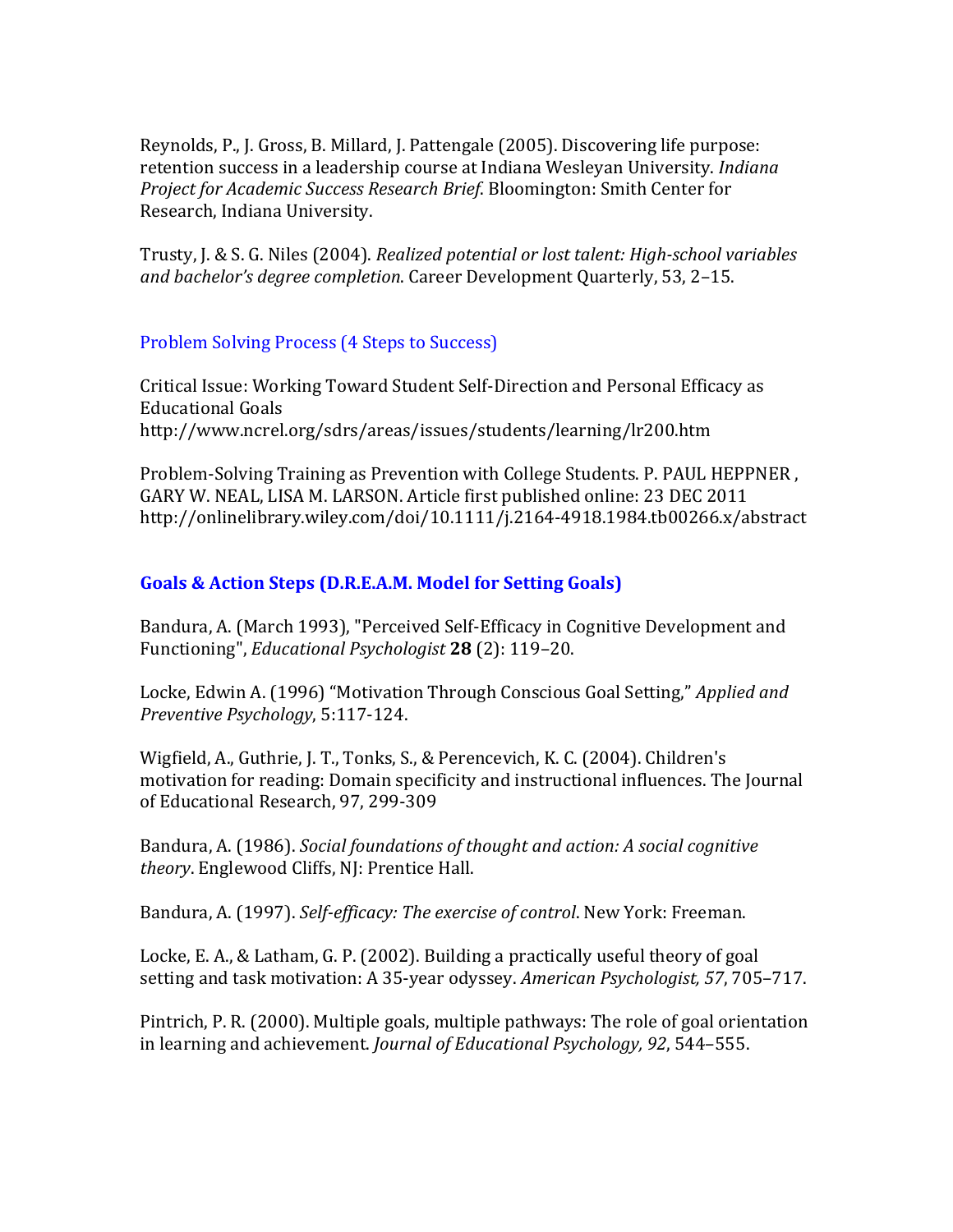Schunk, D. H. (1991). Goal setting and self-evaluation: A social cognitive perspective on self-regulation. In M. L. Maehr & P. R. Pintrich (Eds.), *Advances in motivation and achievement* (Vol. 7, pp. 85–113). Greenwich, CT: JAI Press.

Schunk, D.H., & Swartz, C.W. (1993). Goals and progress feedback: Effects on selfefficacy and writing achievement. *Contemporary Educational Psychology*, 18, 337– 354.

Zimmerman, B.J., & Kitsantas, A. (1999). Acquiring writing revision skill: Shifting from process to outcome self-regulatory goals. *Journal of Educational Psychology*, 91, 241–250.

# **Values**

Henry, D. & M. Beaty (2008) The Schooled Heart: Moral Formation in American *Higher Education*. Waco, TX: Baylor University Press.

Jonathan Cohen, president of the National School Climate Center (formerly the Center for Social and Emotional Education), says there are more than 300 empirical studies that support the notion that "when schools make these core processes integral facets of school life, student achievement increases and school violence decreases."

http://goodcharacter.com/

http://www.character.org/key-topics/character-ed-academic-achievement/

http://www.kappanmagazine.org/content/87/6/448.short

Peer Pressure & Assertiveness

Alberti, Robert E. & Emmons, Michael L. *Your Perfect Right: Assertiveness and* Equality in Your Life and Relationships. 2001

Bower, S.A. & Bower, G.H. *Asserting Yourself: A Practical Guide for Positive Change.* 1991(

Dyer, Wayne W. Pulling Your Own Strings. 1978

Lloyd, Sam R. *Developing Positive Assertiveness: Practical Techniques for Personal Success*.(2001

Waksman, S. A. (1984a). Assertion training with adolescents. (1984) Adolescence, 19(73), 123-129.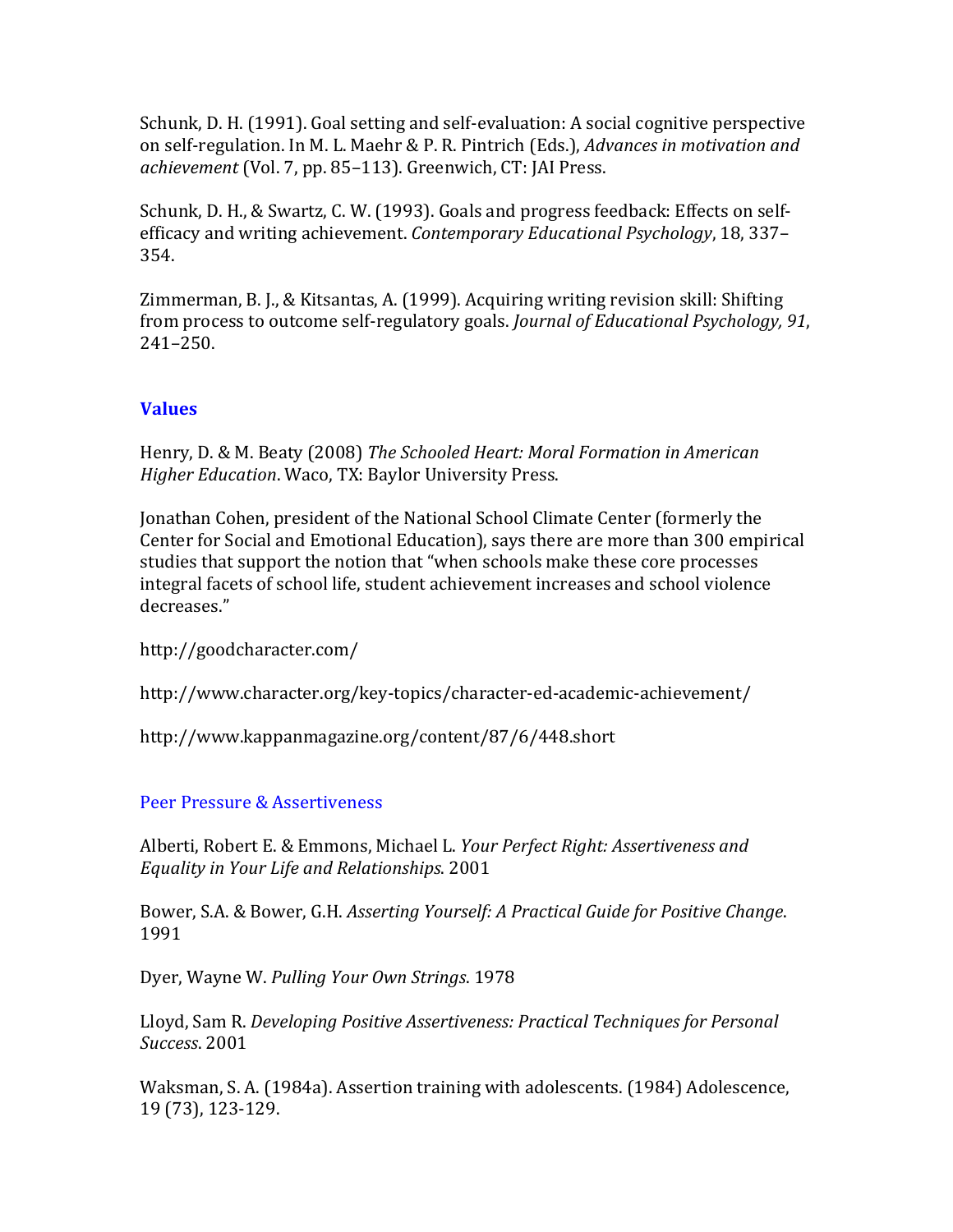Elizabeth Morris. Assertiveness for middle school students, Australian Council for Educational ResearchEdition (ACER Press, 2004).

"Social skills training for young adolescents: symbolic and behavioral components." Kathryn L. Thompson, Kaarre A. Bundy, and Christina Broncheau. Adolescence. 1995 Fall; 30(119): 724-34.

Social skills training for young adolescents: cognitive and performance components. Wise, Bundy, Bundy, and Wise (1991) Adolescence. 1995 Fall; 30(119): 724-34.

Reducing student anxieties through assertiveness training workshops: Research outcomes. Dawn L. McBride, Ph.D., Alyson M. Worrall, Ph.D., Faculty of Education, University of Lethbridge

Peer Pressure May Change Students' Brains: "Social influence modulates the neural computation of value," is expected in the April edition of Psychological Science. Mr. Zaki, Jason Mitchell, a psychology professor, and Jessica Schirmer, February 2011.

"Peers increase adolescent risk taking by enhancing activity in the brain's reward circuitry." Jason Chein, Dustin Albert, Lia O'Brien, Kaitlyn Uckert, and Laurence Steinberg. Developmental Science, Volume 14, Issue 2, pages F1–F10, March 2011

#### Get a Mentor

de Anda, D. (2001). A qualitative evaluation of a mentor program for at-risk youth: The participants' perspective. Child and Adolescent Social Work Journal, 18(2), 97-117.

DuBois, D. L., Holloway, B. E., Valentine, J. C., & Cooper, H. (2002). Effectiveness of mentoring programs for youth: A meta-analytic review. American Journal of Community Psychology, 30(2).

Saunders, T. (2004). Mentoring minority students. Educational Leadership, 78-80.

Rhodes, J. E., Bogat, G. A., Roffman, J., Edelman,P., & Galasso, L. (2002). Youth mentoring in perspective: Introduction to the special issue. American Journal of Community Psychology,  $30(2)$ , 149-156.

Rockwell, S. (1997). Mentoring through accessible, authentic opportunities. Preventing school failure, 41(3).

Slicker, E.K., & Palmer, D. J. (1993). Mentoring at-risk high school students: Evaluation of a school-based program. School Counselor, 40(5), 327-335.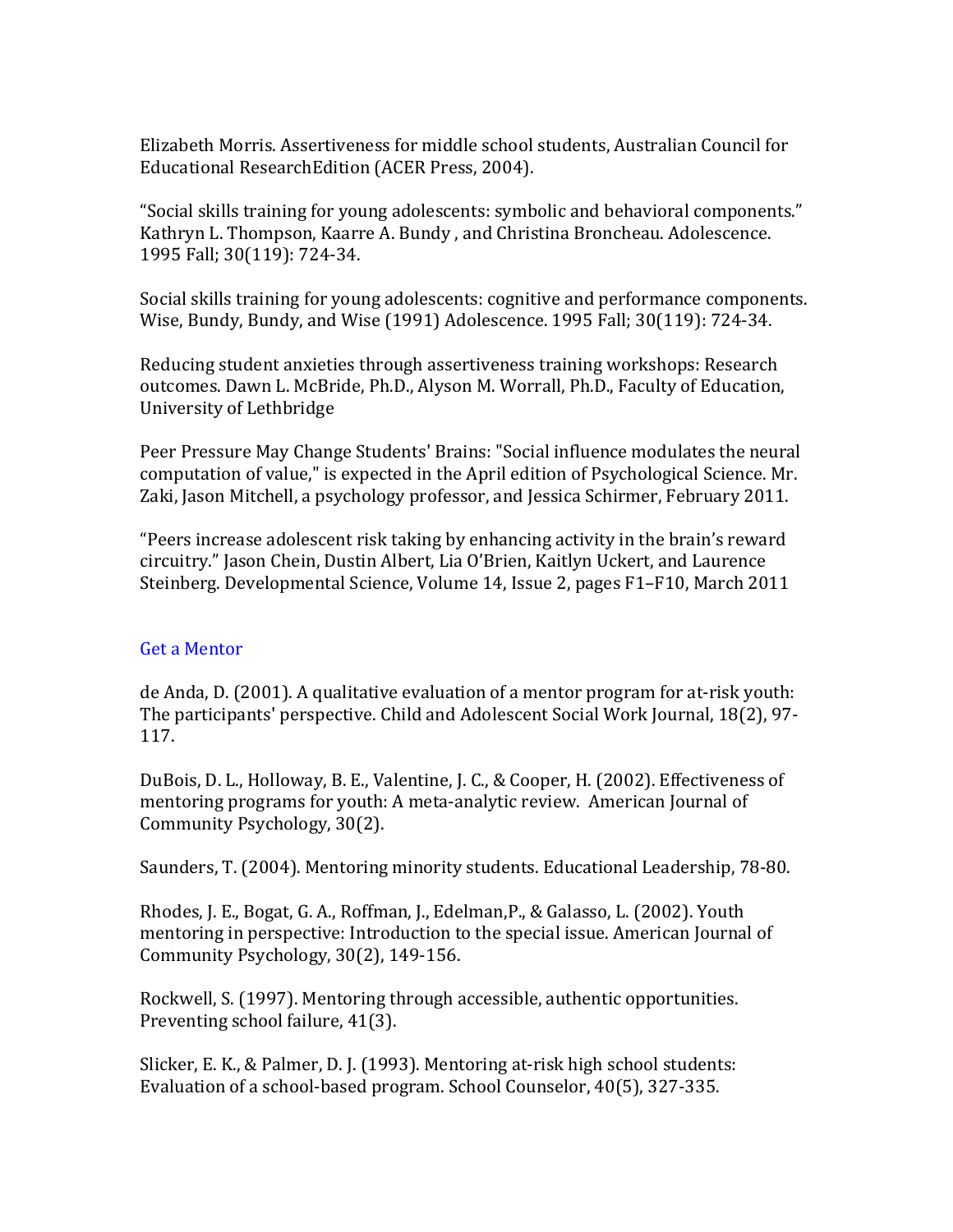"Successful Mentoring in High Schools" Thu Suong Thi Nguyen The University of Texas at Austin Study of High School Restructuring July 2005 No. 6

The ABCs of School-Effective Strategies for Providing Quality Based Mentoring Youth Mentoring in Schools and Communities, Revised September 2007, Published by: The Hamilton Fish Institute on School and Community Violence & The National Mentoring Center at Northwest Regional Educational Laboratory

Burnette, A.P. (1995). "Mentoring: one solution to teen violence." *The Negro Educational Review,* 46, pp. 87-94.

DuBois, David L.; Michael J. Karcher (2005). *Handbook of Youth Mentoring*. Thousand Oaks, California: SAGE Publications Ltd.

Michael Karcher (2007) "Cross-age Peer Mentoring," *Research in Action*, Issue 7, 2007, MENTOR/National Mentoring Partnership, Alexandria, VA, p. 8.

# **Setting Priorities**

**Setting\*Educational\*Priorities: High\*Achievers\*Speak\*Out White Paper AMERIT**CHIEVE **Forum** Marian College **Indianapolis, Indiana April 22, 2001** Report prepared by Robert C. Dickeson, Ph.D. Senior Vice President Lumina Foundation for Education

http://www.microsoft.com/education/enus/Training/Competencies/Pages/priority\_setting.aspx

# Creativity & Learning

Andiliou, A. & Murphy, P. K. (2010). Examining variations among researchers' and teachers' conceptualizations of creativity: A review and synthesis of contemporary research, Educational Research Review, 4(3), 201-219.

Fostering Creative Thinking during the High School Years E. Paul Torrance The High *School Journal Vol.* 45, No. 7 (Apr., 1962), pp. 281-288

"Are intelligence and creativity really so different? Fluid intelligence, executive processes, and strategy use in divergent thinking." Emily C. Nusbaum, Paul J. Silvia Intelligence Volume 39, Issue 1, January–February 2011, Pages 36–45

http://www.pz.harvard.edu/research/Research.htm

http://people.goshen.edu/~marvinpb/arted/tc.html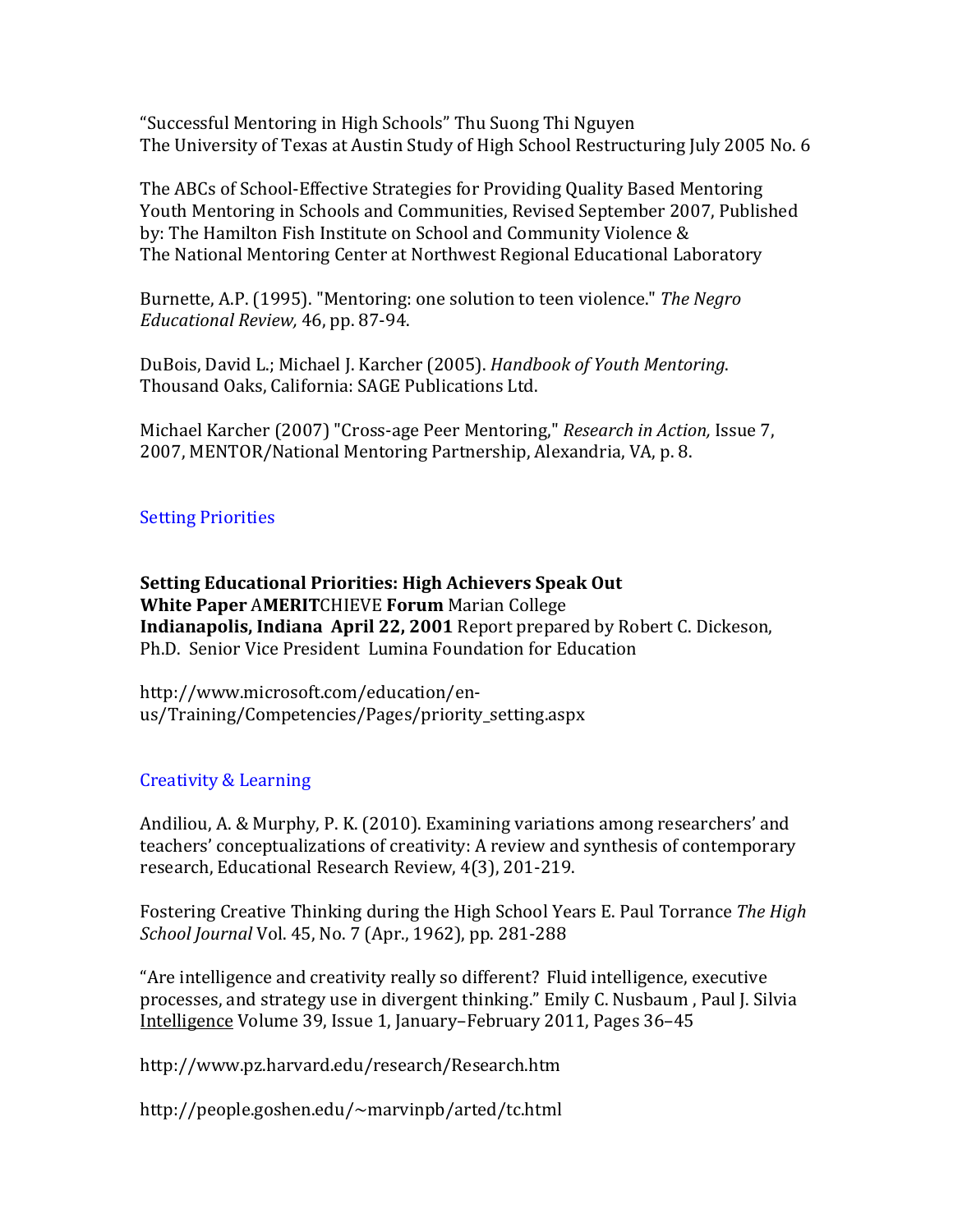### Healthy Risks versus Big Risks

http://aspe.hhs.gov/health/reports/teenrisk/teenrisktaking.html

Teen Risk-Taking: A Statistical Portrait | Laura Duberstein Lindberg ... aspe.hhs.gov/health/reports/teenrisk/teenrisktaking.html

http://www.sciencedaily.com/releases/2009/08/090825203341.htm

Bruine de Bruin, W., Downs, J.S., & Fischhoff, B. (2007). Adolescents' thinking about the risks and benefits of sexual behavior. In: Lovett, M.C. & Shah, P. (Eds.) Thinking *with data.* Mahwah, NJ: Erlbaum, pp. 421-439.

## **Critical Thinking Skills**

Lisa Gueldenzoph Snyder and Mark J. Snyder. Teaching Critical Thinking and Problem Solving Skills. Delta Pi Epsilon J 50 no2 Spr/Summ 2008.

Bartlett, J. E. (2002). Analysis of motivational orientation and learning strategies of high school business students. Business Education Forum, 56(4), 18-23.

Hemming, H. E. (2000). Encouraging critical thinking: "But...what does that mean?" Journal of Education, 35(2), 173.

MacKnight, C. B. (2000). Teaching critical thinking through online discussions. Educause Quarterly, 23(4), 38-41.

Scriven, M., & Paul, R. (2007). Defining critical thinking. The Critical Thinking Community: Foundation for Critical Thinking. Retrieved January 2, 2008, from http://www.criticalthinking.org/aboutCT/define-critical-thinking.cfm

Nokes, J. D., Dole, J. A., & Hacker, D. J. (2007). Teaching high school students to use heuristics while reading historical texts. Journal of Educational Psychology, 99(3), 492-504.

### Diversity Awareness & Management

Culturally Responsive Classroom Management Strategies, Metropolitan Center for Urban Education, NYU, October 2008.

http://www.edchange.org/multicultural/index.html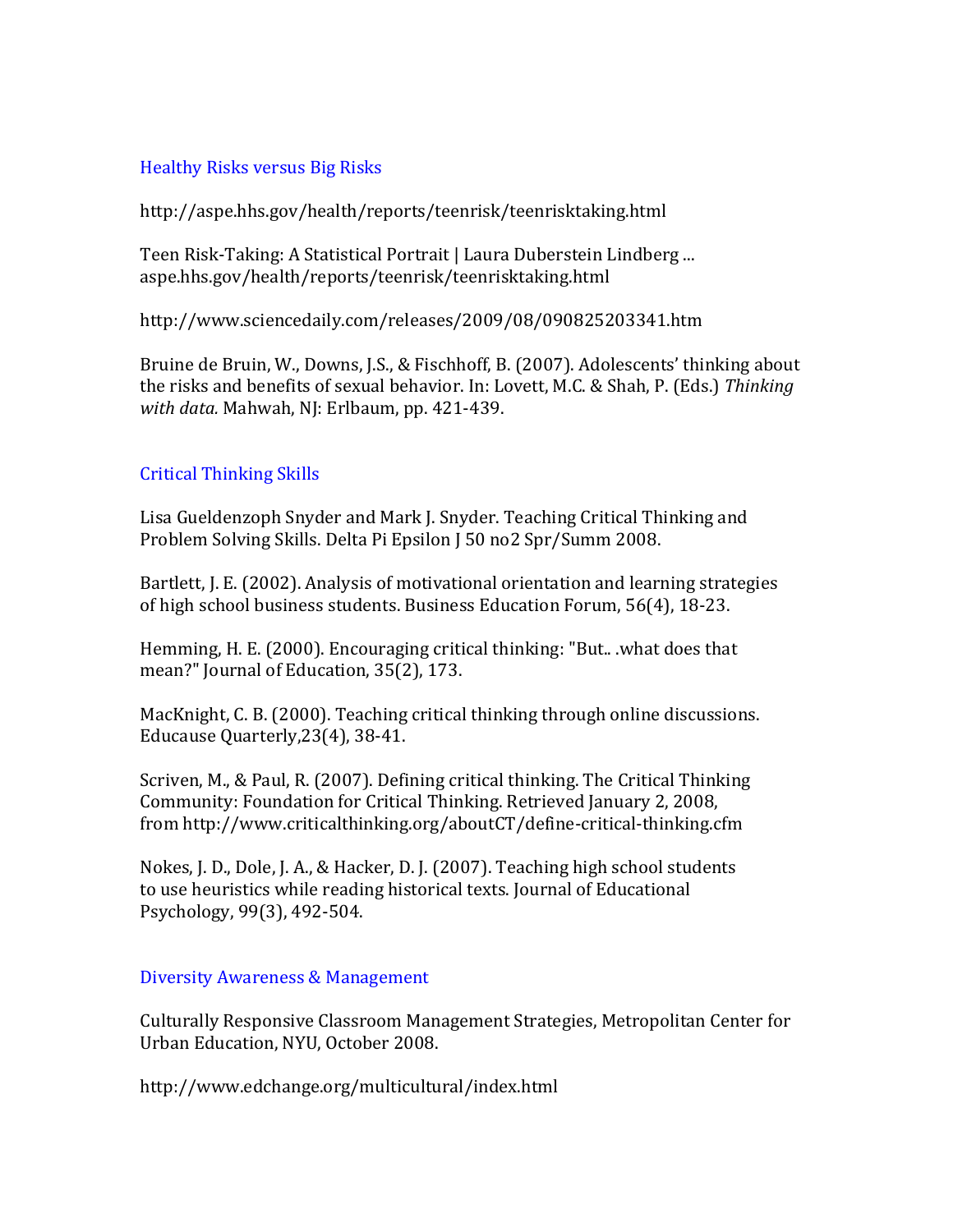http://www.tolerance.org/activity/gender-stereotyping

http://www.learnnc.org/lp/pages/3992

Nieto, S. (2003). Profoundly Multicultural Questions. Educational Leadership, 60 (4),  $6-10.$ 

Gay, G. (2000). Culturally Responsive Teaching: Theory, Research, and Practice. New York: Teachers College Press.

The National Center for Culturally Responsive Educational Systems (NCCRESt) http://www.nccrest.org/

Center for Research on Education, Diversity, and Excellence (CREDE) http://crede.berkeley.edu/

### **Service Learning**

Zlotkowski, E. (2002) Service-Learning and the First-Year Experience: Preparing *Students for Personal Success and Civic Responsibility*. Columbia, SC: University of South Carolina, National Resource Center for The First-Year Experience and Students in Transition.

"Engaged for Success: Service-Learning as a Tool for High School Dropout Prevention" A Report by Civic Enterprises in association with Peter D. Hart Research Associates for the National Conference on Citizenship, April 2008, John M. Bridgeland, John J. DiIulio, Jr. and Stuart C. Wulsin.

"Heads, Hearts, and Hands: The Research on K-12 Service-Learning" Shelley H. Billig, Ph.D., RMC Research Corporation, Denver 2004

"How Service Learning Affects Students." Alexander Astin, et al., Higher Education Research Institute, University of California, Los Angeles, January 2000

http://www.facingthefuture.org/ServiceLearning/ServiceLearningResearchResour ces/tabid/95/Default.aspx

# **Mindfulness**

"The Effects of a Mindfulness-Based Education Program on Pre- and Early Adolescents' Well-Being and Social and Emotional Competence." Kimberly A. Schonert-Reichl and Molly Stewart Lawlor, *Mindfulness*, Volume 1, Number 3, 137-151